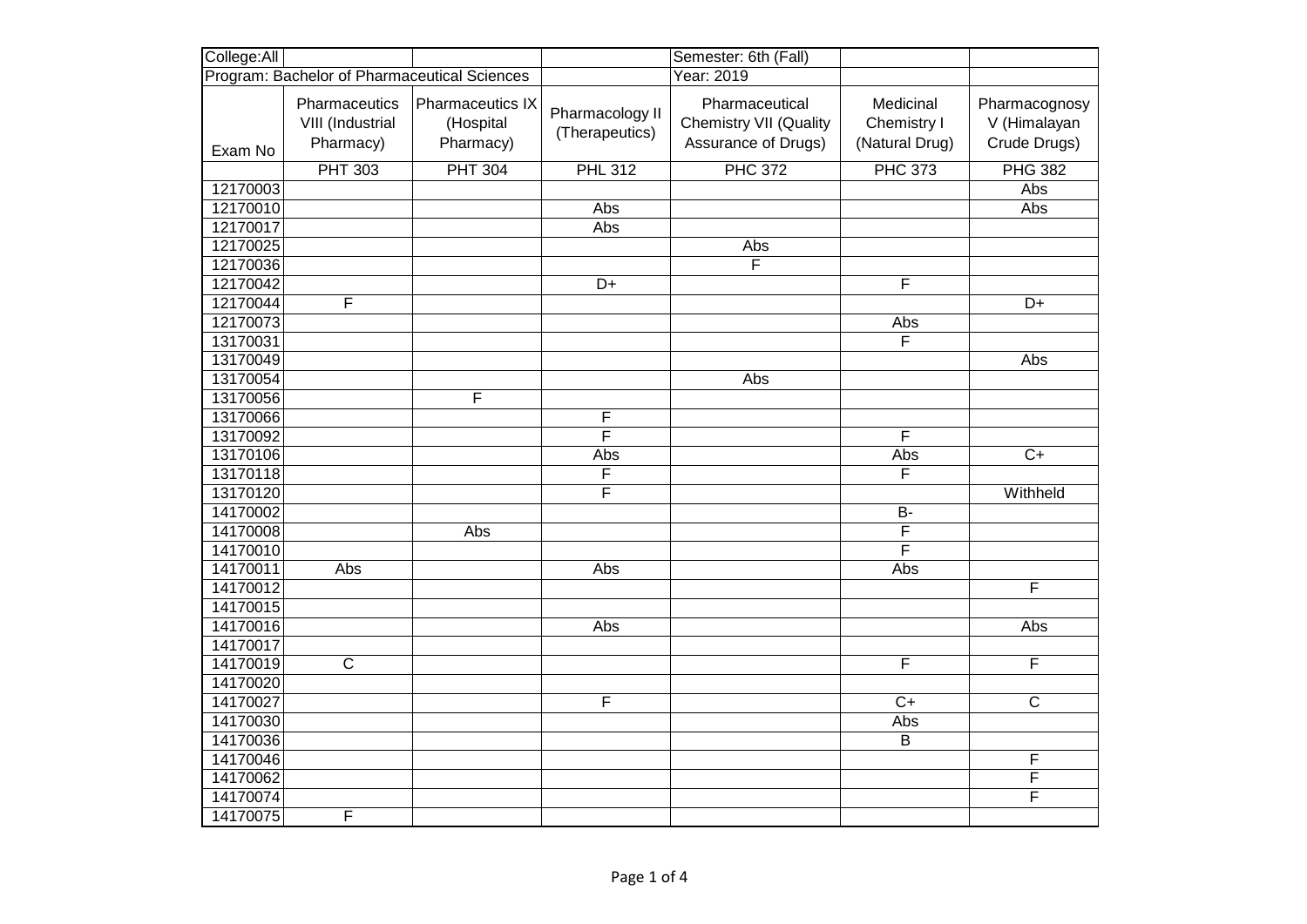| College:All                                  |                                                |                                                   |                                   | Semester: 6th (Fall)                                                   |                                            |                                               |
|----------------------------------------------|------------------------------------------------|---------------------------------------------------|-----------------------------------|------------------------------------------------------------------------|--------------------------------------------|-----------------------------------------------|
| Program: Bachelor of Pharmaceutical Sciences |                                                |                                                   | Year: 2019                        |                                                                        |                                            |                                               |
| Exam No                                      | Pharmaceutics<br>VIII (Industrial<br>Pharmacy) | <b>Pharmaceutics IX</b><br>(Hospital<br>Pharmacy) | Pharmacology II<br>(Therapeutics) | Pharmaceutical<br><b>Chemistry VII (Quality</b><br>Assurance of Drugs) | Medicinal<br>Chemistry I<br>(Natural Drug) | Pharmacognosy<br>V (Himalayan<br>Crude Drugs) |
|                                              | <b>PHT 303</b>                                 | <b>PHT 304</b>                                    | <b>PHL 312</b>                    | <b>PHC 372</b>                                                         | <b>PHC 373</b>                             | <b>PHG 382</b>                                |
| 14170090                                     |                                                |                                                   |                                   |                                                                        | F                                          |                                               |
| 14170093                                     |                                                |                                                   |                                   |                                                                        |                                            | Abs                                           |
| 14170098                                     |                                                |                                                   |                                   | F                                                                      |                                            |                                               |
| 14170105                                     |                                                |                                                   | F                                 |                                                                        |                                            |                                               |
| 14170109                                     | $\overline{C}$                                 |                                                   |                                   |                                                                        |                                            |                                               |
| 14170111                                     |                                                |                                                   |                                   |                                                                        |                                            | F                                             |
| 14170116                                     |                                                |                                                   |                                   |                                                                        |                                            | F                                             |
| 14170147                                     |                                                |                                                   |                                   |                                                                        | F                                          |                                               |
| 15170017                                     |                                                |                                                   | F                                 |                                                                        | F                                          |                                               |
| 15170028                                     |                                                |                                                   | Abs                               |                                                                        |                                            |                                               |
| 15170032                                     |                                                |                                                   |                                   |                                                                        |                                            | F                                             |
| 15170043                                     |                                                |                                                   | $\overline{F}$                    |                                                                        |                                            |                                               |
| 15170044                                     | $\overline{C}$                                 |                                                   | $\overline{\mathsf{F}}$           |                                                                        |                                            |                                               |
| 15170047                                     |                                                |                                                   |                                   | F                                                                      |                                            |                                               |
| 15170048                                     | $\overline{C}$                                 |                                                   | Abs                               |                                                                        |                                            |                                               |
| 15170051                                     |                                                |                                                   | F                                 |                                                                        |                                            |                                               |
| 15170053                                     |                                                |                                                   |                                   |                                                                        | $\overline{\mathsf{F}}$                    |                                               |
| 15170058                                     |                                                |                                                   |                                   |                                                                        | Abs                                        |                                               |
| 15170060                                     |                                                |                                                   |                                   |                                                                        | Abs                                        |                                               |
| 15170061                                     |                                                |                                                   | F                                 |                                                                        |                                            | $C -$                                         |
| 15170062                                     |                                                |                                                   | $\overline{\mathsf{F}}$           |                                                                        |                                            |                                               |
| 15170064                                     |                                                |                                                   |                                   |                                                                        | Abs                                        |                                               |
| 15170065                                     |                                                |                                                   | $\overline{\mathsf{F}}$           |                                                                        |                                            |                                               |
| 15170077                                     |                                                |                                                   | Abs                               |                                                                        |                                            |                                               |
| 15170123                                     |                                                |                                                   | $C -$                             |                                                                        | F                                          |                                               |
| 15170132                                     |                                                |                                                   | $\overline{C}$                    |                                                                        |                                            |                                               |
| 15170139                                     |                                                |                                                   |                                   |                                                                        | F                                          | Abs                                           |
| 15170152                                     | Abs                                            |                                                   |                                   |                                                                        |                                            | Abs                                           |
| 15170153                                     |                                                |                                                   | $\overline{C}$                    |                                                                        |                                            |                                               |
| 16170013                                     | $\overline{C+}$                                |                                                   |                                   | $\overline{C}$                                                         |                                            |                                               |
| 16170014                                     |                                                |                                                   |                                   | $\overline{C}$                                                         |                                            |                                               |
| 16170021                                     |                                                |                                                   |                                   |                                                                        | $\overline{C}$                             |                                               |
| 16170023                                     | $\overline{C+}$                                | F                                                 |                                   |                                                                        | Abs                                        | Abs                                           |
| 16170030                                     |                                                |                                                   |                                   |                                                                        | F                                          |                                               |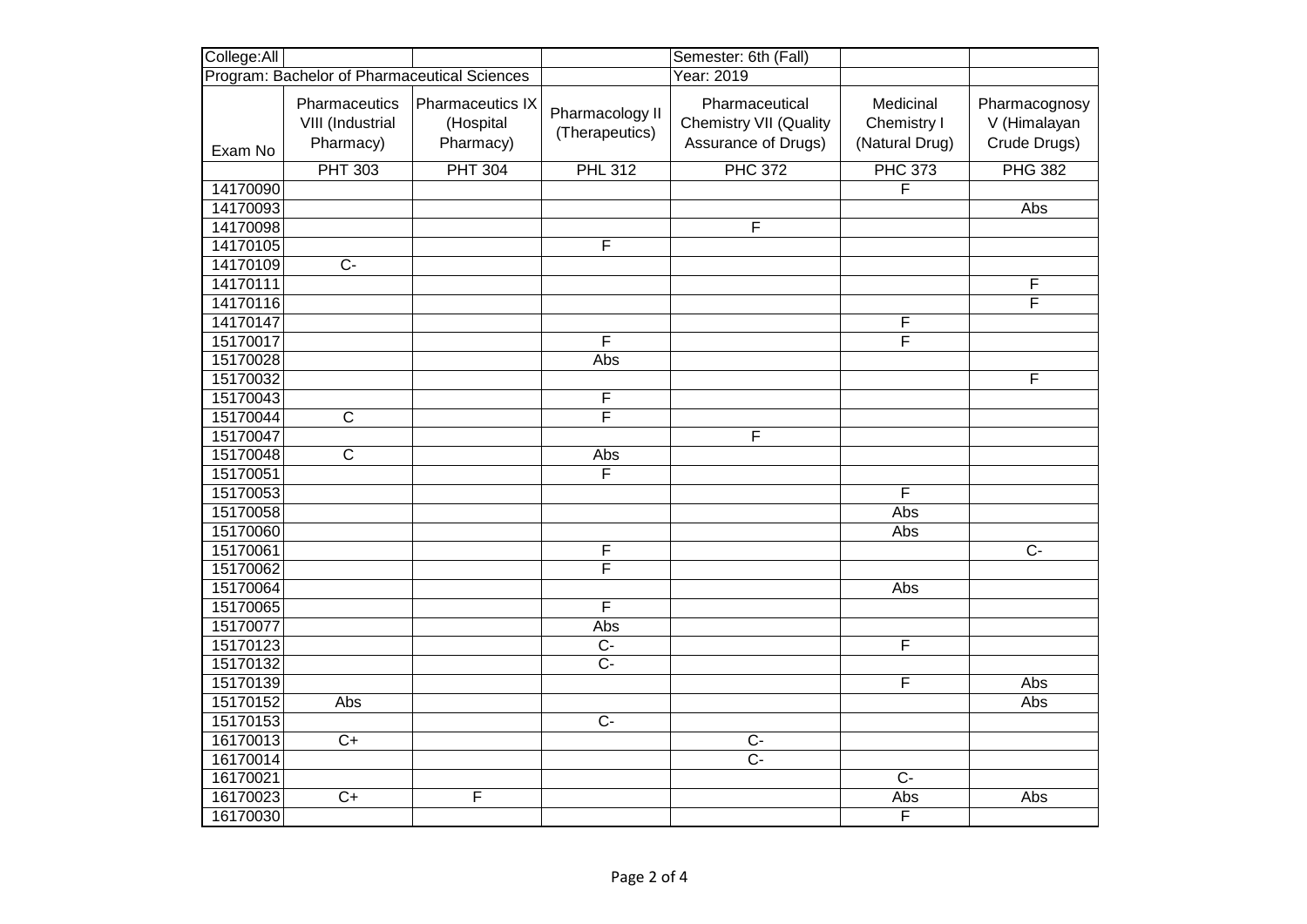| College: All                                 |                                                |                                                   |                                   | Semester: 6th (Fall)                                                   |                                            |                                               |
|----------------------------------------------|------------------------------------------------|---------------------------------------------------|-----------------------------------|------------------------------------------------------------------------|--------------------------------------------|-----------------------------------------------|
| Program: Bachelor of Pharmaceutical Sciences |                                                |                                                   |                                   | Year: 2019                                                             |                                            |                                               |
| Exam No                                      | Pharmaceutics<br>VIII (Industrial<br>Pharmacy) | <b>Pharmaceutics IX</b><br>(Hospital<br>Pharmacy) | Pharmacology II<br>(Therapeutics) | Pharmaceutical<br><b>Chemistry VII (Quality</b><br>Assurance of Drugs) | Medicinal<br>Chemistry I<br>(Natural Drug) | Pharmacognosy<br>V (Himalayan<br>Crude Drugs) |
|                                              | <b>PHT 303</b>                                 | <b>PHT 304</b>                                    | <b>PHL 312</b>                    | <b>PHC 372</b>                                                         | <b>PHC 373</b>                             | <b>PHG 382</b>                                |
| 16170032                                     |                                                | $\overline{\text{c}}$                             |                                   |                                                                        | F                                          |                                               |
| 16170039                                     | $\overline{C+}$                                |                                                   |                                   |                                                                        |                                            |                                               |
| 16170042                                     | $\overline{C+}$                                |                                                   |                                   |                                                                        |                                            |                                               |
| 16170043                                     |                                                |                                                   |                                   |                                                                        | $\overline{A}$                             |                                               |
| 16170044                                     |                                                |                                                   |                                   |                                                                        | $\overline{A}$                             | $\overline{C}$                                |
| 16170047                                     |                                                | $\overline{\mathsf{c}}$                           |                                   |                                                                        |                                            |                                               |
| 16170049                                     |                                                |                                                   |                                   |                                                                        | $B -$                                      |                                               |
| 16170051                                     |                                                |                                                   |                                   |                                                                        | $\overline{B+}$                            |                                               |
| 16170054                                     | $\overline{C}$                                 | $C -$                                             | F                                 |                                                                        |                                            |                                               |
| 16170056                                     |                                                | $\overline{F}$                                    |                                   | F                                                                      |                                            | $\overline{F}$                                |
| 16170061                                     |                                                |                                                   | F                                 |                                                                        | F                                          | Withheld                                      |
| 16170062                                     |                                                |                                                   |                                   |                                                                        | $\overline{C+}$                            | Abs                                           |
| 16170066                                     |                                                |                                                   |                                   |                                                                        | F                                          |                                               |
| 16170071                                     |                                                |                                                   |                                   | $\overline{C}$                                                         | $B+$                                       |                                               |
| 16170077                                     |                                                |                                                   |                                   |                                                                        | D+                                         | Abs                                           |
| 16170082                                     |                                                |                                                   |                                   |                                                                        | $\overline{F}$                             |                                               |
| 16170083                                     | F                                              | $\overline{C}$                                    |                                   |                                                                        | $\overline{\text{c}}$                      |                                               |
| 16170084                                     | $\overline{\mathsf{c}}$                        |                                                   | $\overline{\mathsf{F}}$           |                                                                        | $\overline{\mathsf{F}}$                    |                                               |
| 16170086                                     |                                                |                                                   | Abs                               |                                                                        | Abs                                        |                                               |
| 16170087                                     |                                                |                                                   |                                   |                                                                        | <b>B-</b>                                  |                                               |
| 16170088                                     | Abs                                            | $\overline{C}$                                    |                                   |                                                                        |                                            |                                               |
| 16170090                                     |                                                |                                                   |                                   | F                                                                      |                                            |                                               |
| 16170091                                     |                                                |                                                   |                                   |                                                                        | F                                          |                                               |
| 16170092                                     | Abs                                            | Abs                                               |                                   |                                                                        |                                            |                                               |
| 16170096                                     | F                                              |                                                   |                                   |                                                                        |                                            |                                               |
| 16170098                                     |                                                |                                                   | F                                 |                                                                        |                                            |                                               |
| 16170099                                     |                                                |                                                   |                                   |                                                                        | F                                          |                                               |
| 16170104                                     | Abs                                            |                                                   |                                   |                                                                        |                                            |                                               |
| 16170107                                     |                                                |                                                   |                                   |                                                                        | <b>B-</b>                                  |                                               |
| 16170108                                     | $B -$                                          |                                                   |                                   |                                                                        | $\overline{B+}$                            |                                               |
| 16170110                                     | $C+$                                           |                                                   |                                   |                                                                        | F                                          |                                               |
| 16170111                                     |                                                | $\overline{C+}$                                   |                                   |                                                                        | $C+$                                       |                                               |
| 16170112                                     |                                                | $\overline{\mathsf{c}}$                           |                                   |                                                                        |                                            |                                               |
| 16170113                                     |                                                |                                                   |                                   |                                                                        | $\overline{F}$                             |                                               |